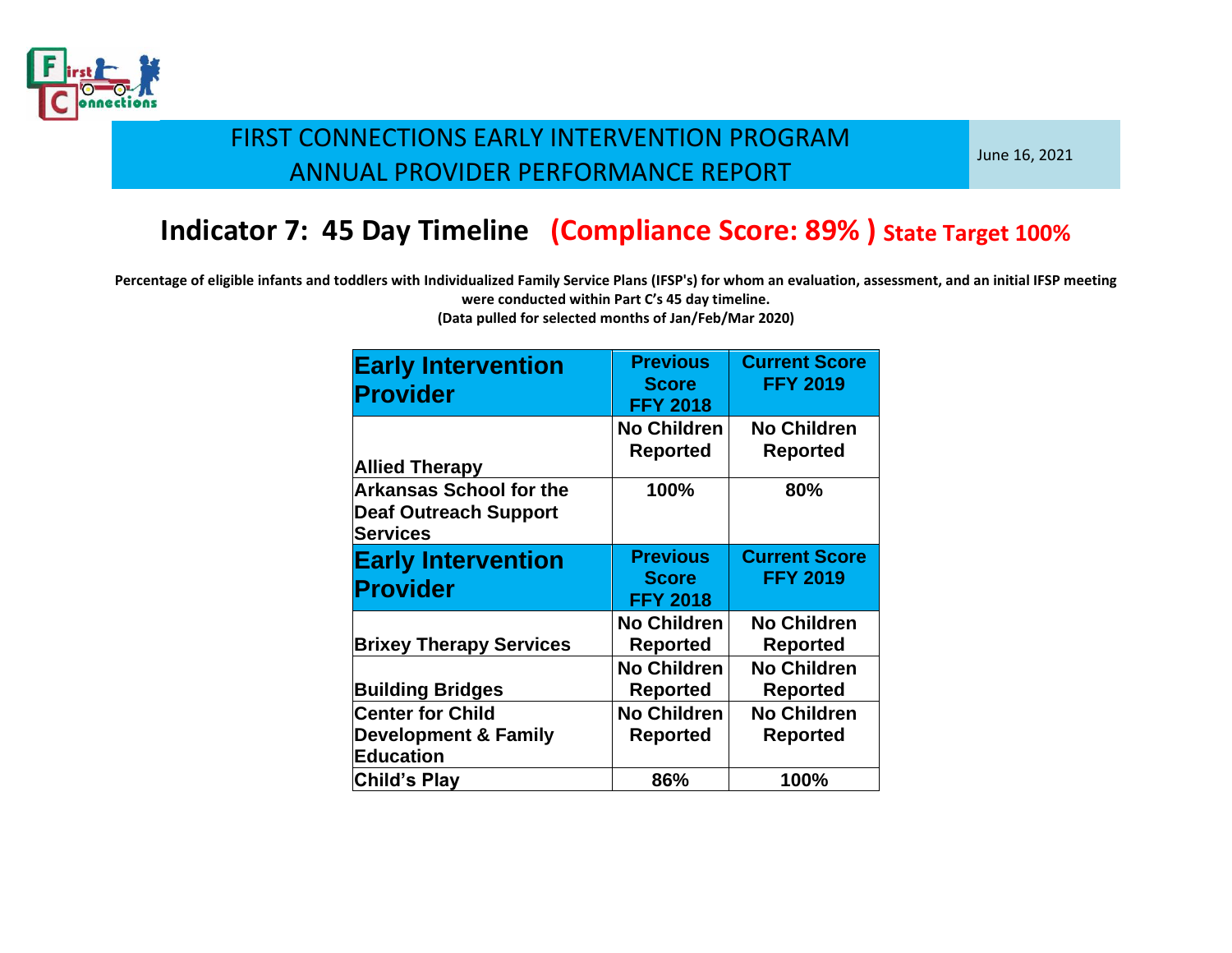

June 16, 2021

# **Indicator 7: 45 Day Timeline (Compliance Score: 89% ) State Target 100%**

**Percentage of eligible infants and toddlers with Individualized Family Service Plans (IFSP's) for whom an evaluation, assessment, and an initial IFSP meeting were conducted within Part C's 45 day timeline.** 

| <b>Children's Therapy Services</b>                                   | <b>No Children</b><br>Reported                     | <b>No Children</b><br><b>Reported</b>   |
|----------------------------------------------------------------------|----------------------------------------------------|-----------------------------------------|
| <b>Community School of</b><br><b>Cleburne County</b>                 | <b>No Children</b><br>Reported                     | <b>No Children</b><br><b>Reported</b>   |
| <b>Early Intervention</b><br><b>Provider</b>                         | <b>Previous</b><br><b>Score</b><br><b>FFY 2018</b> | <b>Current Score</b><br><b>FFY 2019</b> |
| <b>Conway County Center for</b><br><b>Exceptional Children, Inc.</b> | <b>No Children</b><br>Reported                     | 100%                                    |
| <b>Creative Learning Therapy</b>                                     | <b>No Children</b><br>Reported                     | <b>No Children</b><br>Reported          |
| <b>D'Ann Diles</b>                                                   | <b>No Children</b><br>Reported                     | <b>No Children</b><br><b>Reported</b>   |
| <b>Developmental Resources</b><br>Management                         | 100%                                               | 100%                                    |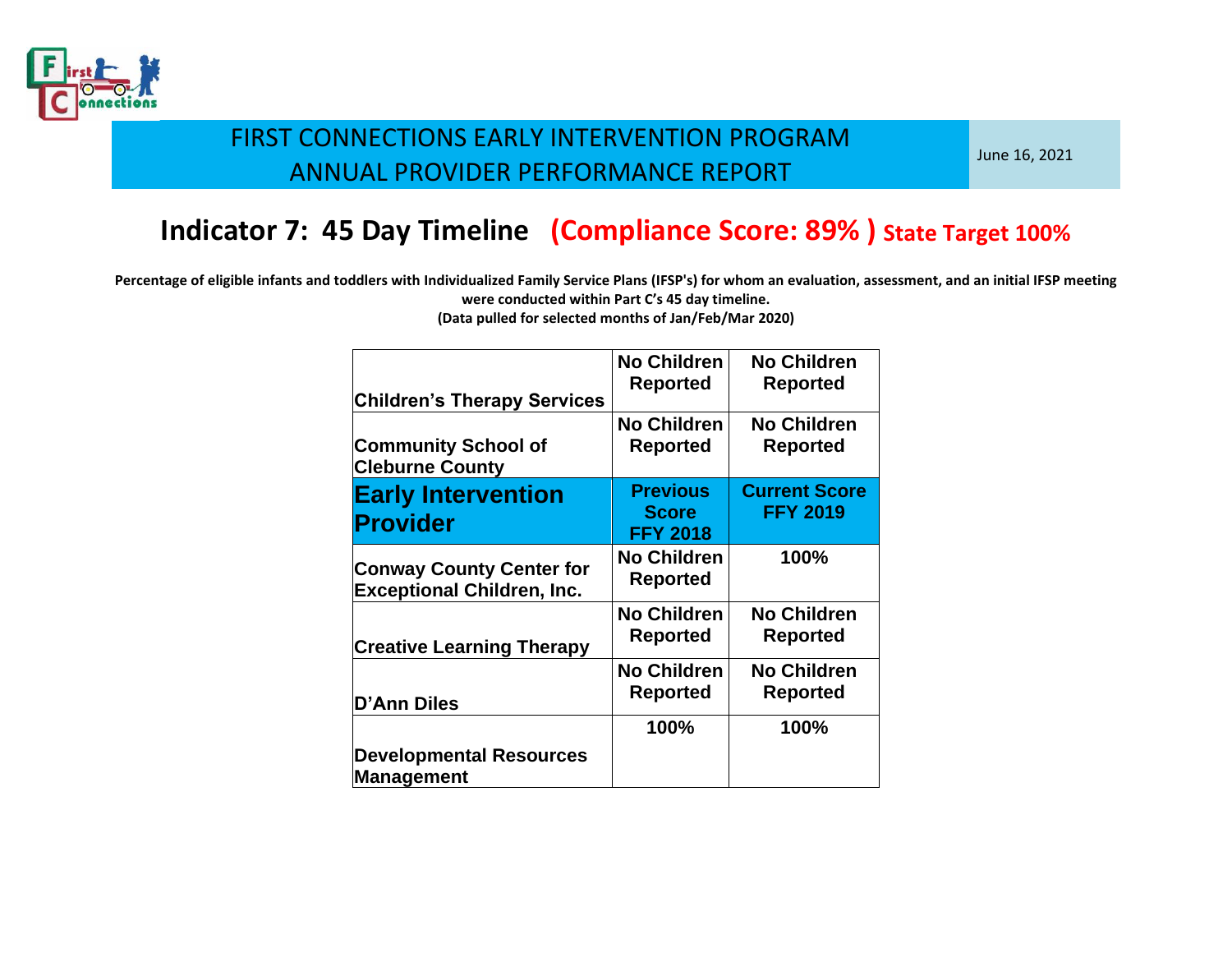

June 16, 2021

# **Indicator 7: 45 Day Timeline (Compliance Score: 89% ) State Target 100%**

**Percentage of eligible infants and toddlers with Individualized Family Service Plans (IFSP's) for whom an evaluation, assessment, and an initial IFSP meeting were conducted within Part C's 45 day timeline.** 

| <b>Eagle Family Therapy</b>                                   | <b>No Children</b><br>Reported                     | 100%                                    |
|---------------------------------------------------------------|----------------------------------------------------|-----------------------------------------|
|                                                               | 100%                                               | 100%                                    |
| <b>Early Connections</b>                                      |                                                    |                                         |
| <b>Emerge (formerly Absolute</b><br><b>Pediatric Therapy)</b> | 100%                                               | <b>No Children</b><br><b>Reported</b>   |
| <b>First Step Inc.</b>                                        | <b>No Children</b><br>Reported                     | 100%                                    |
| <b>Early Intervention</b><br>Provider                         | <b>Previous</b><br><b>Score</b><br><b>FFY 2018</b> | <b>Current Score</b><br><b>FFY 2019</b> |
| <b>Friendship Community Care</b>                              | 100%                                               | 100%                                    |
| <b>Hands On Learning</b>                                      | 100%                                               | 100%                                    |
| Hands-On Therapy, Inc.                                        | <b>No Children</b><br><b>Reported</b>              | <b>No Children</b><br><b>Reported</b>   |
| <b>Hands That Help</b>                                        | 100%                                               | 100%                                    |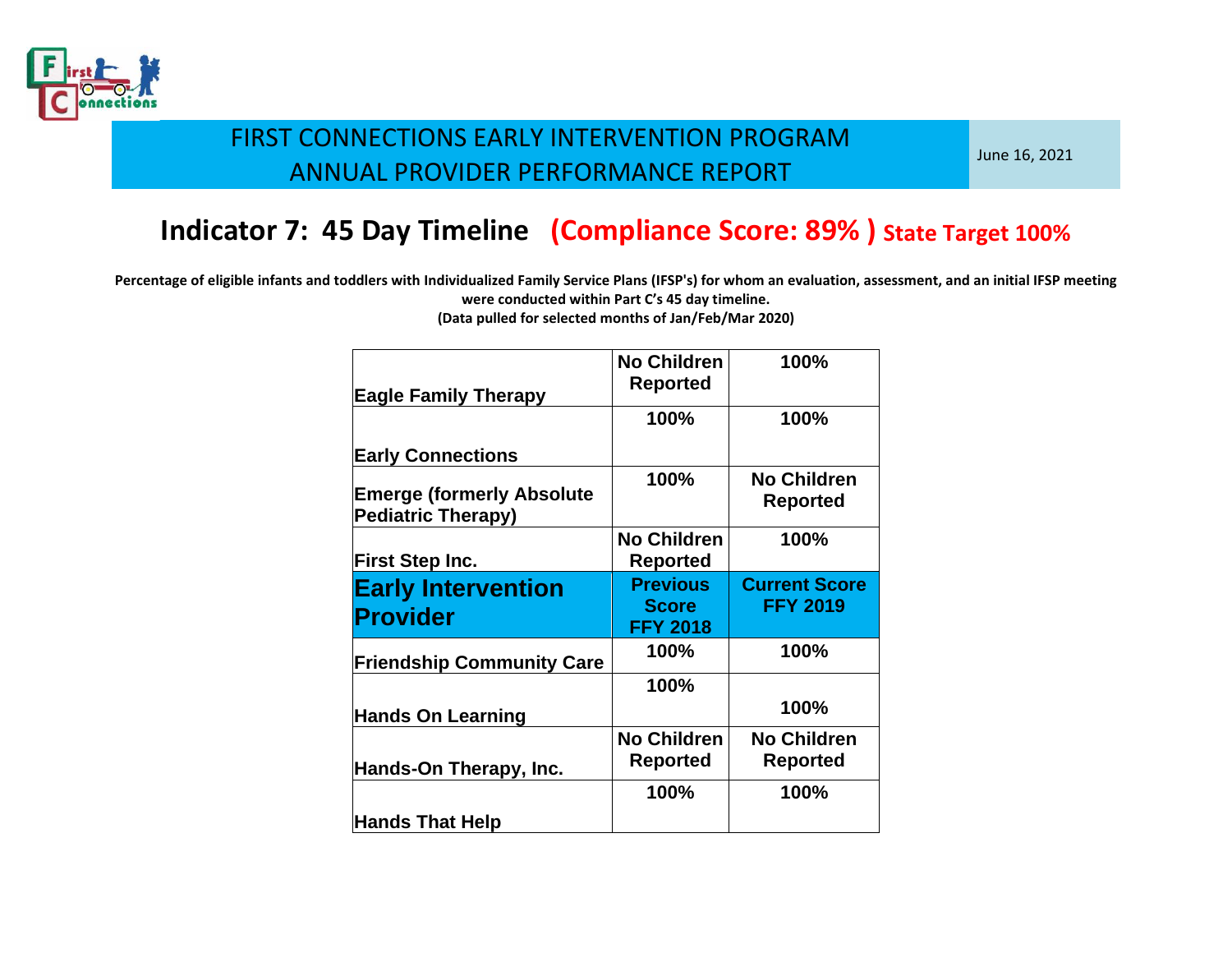

June 16, 2021

# **Indicator 7: 45 Day Timeline (Compliance Score: 89% ) State Target 100%**

**Percentage of eligible infants and toddlers with Individualized Family Service Plans (IFSP's) for whom an evaluation, assessment, and an initial IFSP meeting were conducted within Part C's 45 day timeline.** 

| <b>Helping Hand Learning</b><br>Center                 | <b>No Children</b><br><b>Reported</b>              | No Longer a<br><b>Provider</b>          |
|--------------------------------------------------------|----------------------------------------------------|-----------------------------------------|
|                                                        | 92%                                                | 100%                                    |
| <b>HRS Associates</b>                                  |                                                    |                                         |
| <b>Early Intervention</b><br><b>Provider</b>           | <b>Previous</b><br><b>Score</b><br><b>FFY 2018</b> | <b>Current Score</b><br><b>FFY 2019</b> |
| <b>In-Sync Pediatric Therapy</b><br>Center, Inc.       | <b>No Children</b><br>Reported                     | <b>No Children</b><br><b>Reported</b>   |
| <b>Jumping Jelly Beans</b><br><b>Pediatric Therapy</b> | <b>No Children</b><br><b>Reported</b>              | <b>No Children</b><br><b>Reported</b>   |
| Kid Quest, Inc.                                        | <b>No Children</b><br>Reported                     | <b>No Children</b><br><b>Reported</b>   |
| Kidsource Therapy, Inc.                                | 98%                                                | 96%                                     |
| <b>Kidz R First</b>                                    | <b>No Children</b><br>Reported                     | No Longer a<br><b>Provider</b>          |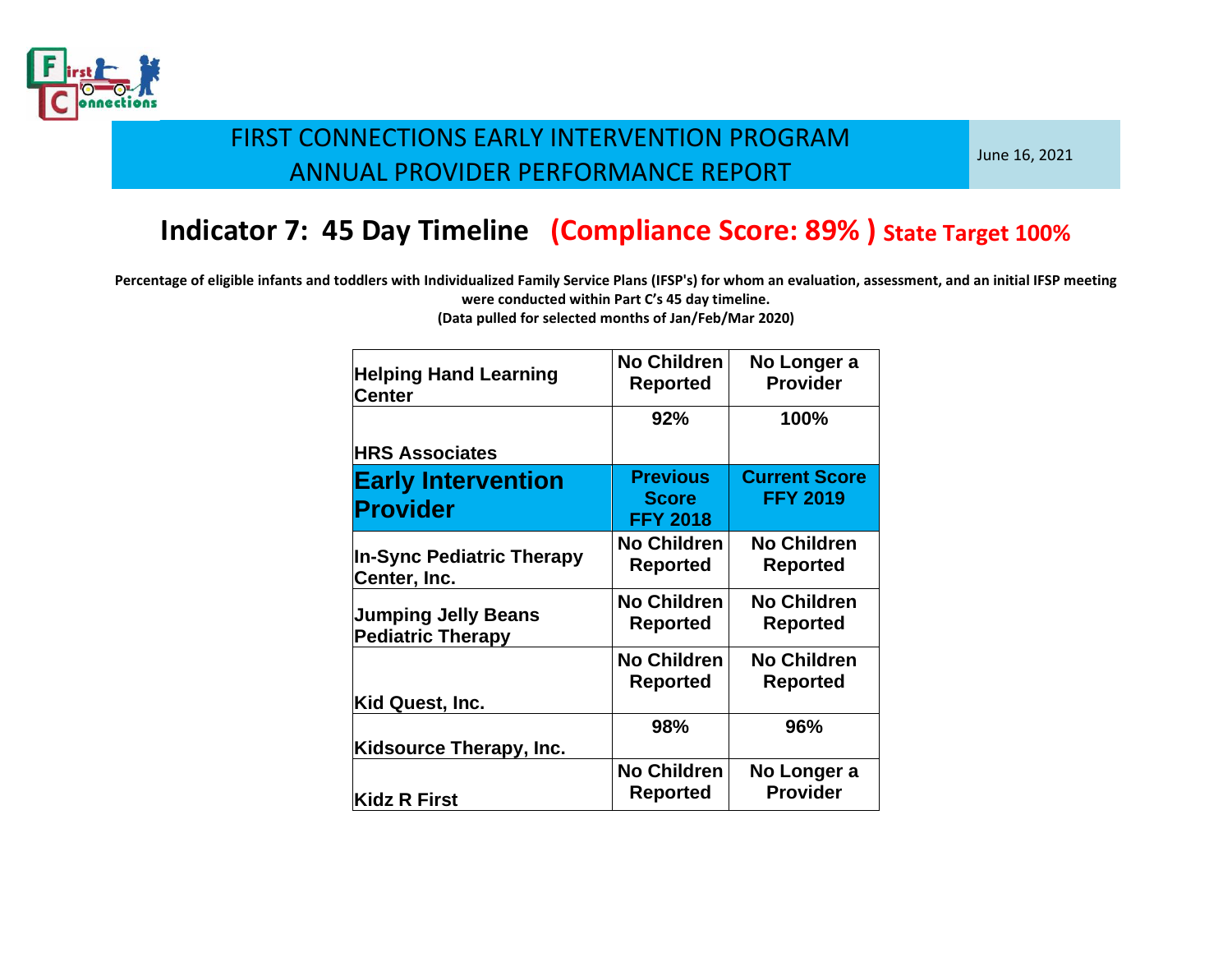

June 16, 2021

# **Indicator 7: 45 Day Timeline (Compliance Score: 89% ) State Target 100%**

**Percentage of eligible infants and toddlers with Individualized Family Service Plans (IFSP's) for whom an evaluation, assessment, and an initial IFSP meeting were conducted within Part C's 45 day timeline.** 

| <b>Little Angels Therapy</b>                                                                              | <b>No Children</b><br>Reported                     | <b>No Children</b><br><b>Reported</b>   |
|-----------------------------------------------------------------------------------------------------------|----------------------------------------------------|-----------------------------------------|
| <b>Little Bitty City Therapeutic</b><br><b>Services</b>                                                   | 100%                                               | 100%                                    |
| <b>Early Intervention</b><br>Provider                                                                     | <b>Previous</b><br><b>Score</b><br><b>FFY 2018</b> | <b>Current Score</b><br><b>FFY 2019</b> |
| Lynn M. Center, Inc. dba<br><b>Northwest Pediatric Therapy</b>                                            | <b>No Children</b><br>Reported                     | <b>No Children</b><br><b>Reported</b>   |
| <b>Milestones and Stages</b><br><b>Pediatric Therapy, LLC</b><br>(formerly Blooming Tree<br>Therapy, LLC) | <b>No Children</b><br>Reported                     | No Longer a<br><b>Provider</b>          |
| <b>Milestones Services</b>                                                                                | <b>No Children</b><br>Reported                     | <b>No Children</b><br><b>Reported</b>   |
| <b>Pathways Pediatric</b><br><b>Therapies</b>                                                             | 100%                                               | 100%                                    |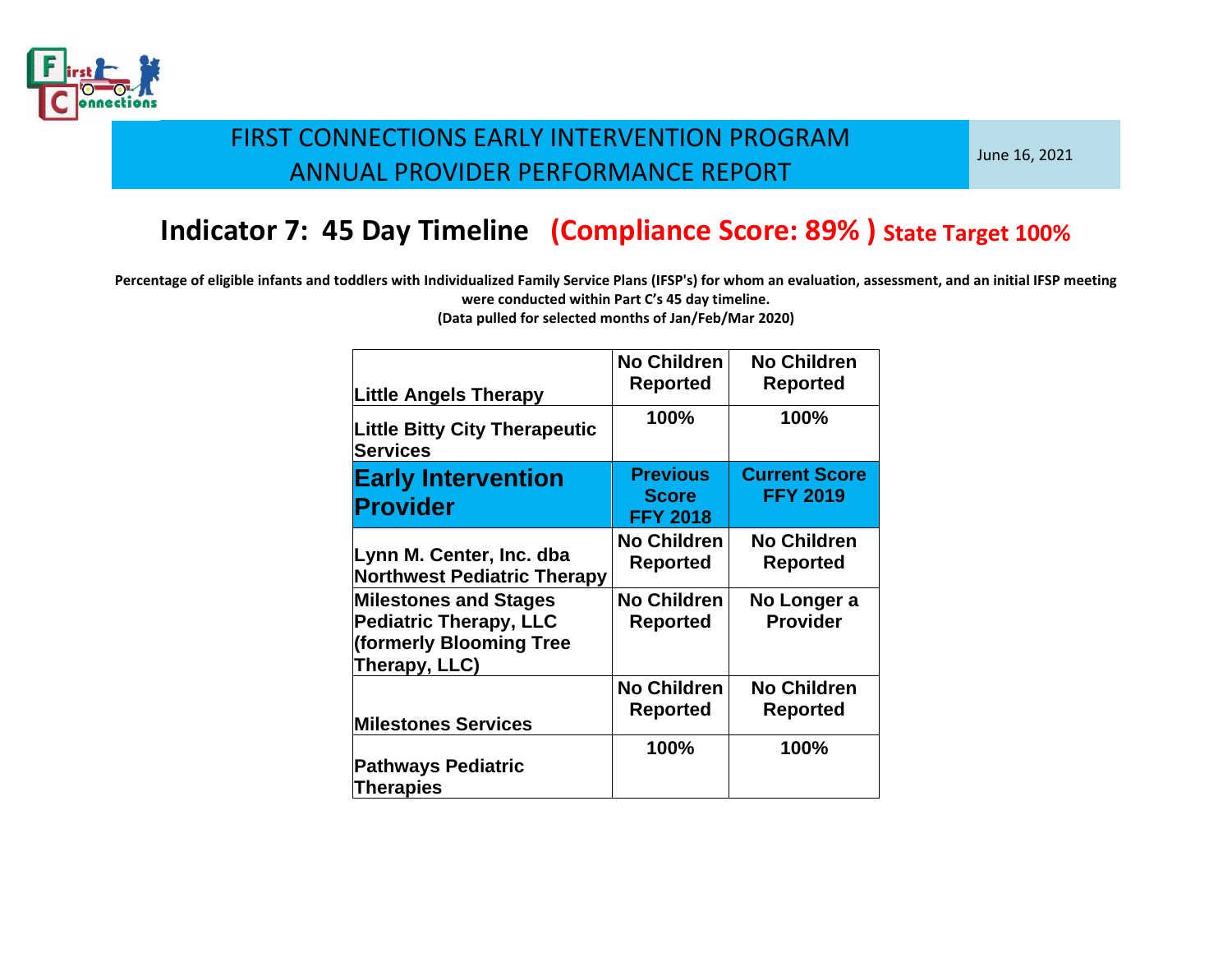

June 16, 2021

# **Indicator 7: 45 Day Timeline (Compliance Score: 89% ) State Target 100%**

**Percentage of eligible infants and toddlers with Individualized Family Service Plans (IFSP's) for whom an evaluation, assessment, and an initial IFSP meeting were conducted within Part C's 45 day timeline.** 

|                                                   | 100%                                               | 94%                                     |
|---------------------------------------------------|----------------------------------------------------|-----------------------------------------|
| <b>Pediatric Therapy, Inc.</b>                    |                                                    |                                         |
| <b>Pediatrics Plus Therapy</b><br><b>Services</b> | <b>No Children</b><br>Reported                     | <b>No Children</b><br><b>Reported</b>   |
| <b>Early Intervention</b><br><b>Provider</b>      | <b>Previous</b><br><b>Score</b><br><b>FFY 2018</b> | <b>Current Score</b><br><b>FFY 2019</b> |
| <b>Personal Therapy of NEA</b><br>dba Kidspot     | <b>No Children</b><br>Reported                     | <b>No Children</b><br><b>Reported</b>   |
|                                                   | 100%                                               | 100%                                    |
| <b>Physicians Therapy Group</b>                   |                                                    |                                         |
| <b>Polk County Developmental</b><br>Center, Inc.  | <b>No Children</b><br><b>Reported</b>              | No Longer a<br><b>Provider</b>          |
| <b>Pryor Physical Therapy</b>                     | <b>No Children</b><br>Reported                     | <b>No Children</b><br><b>Reported</b>   |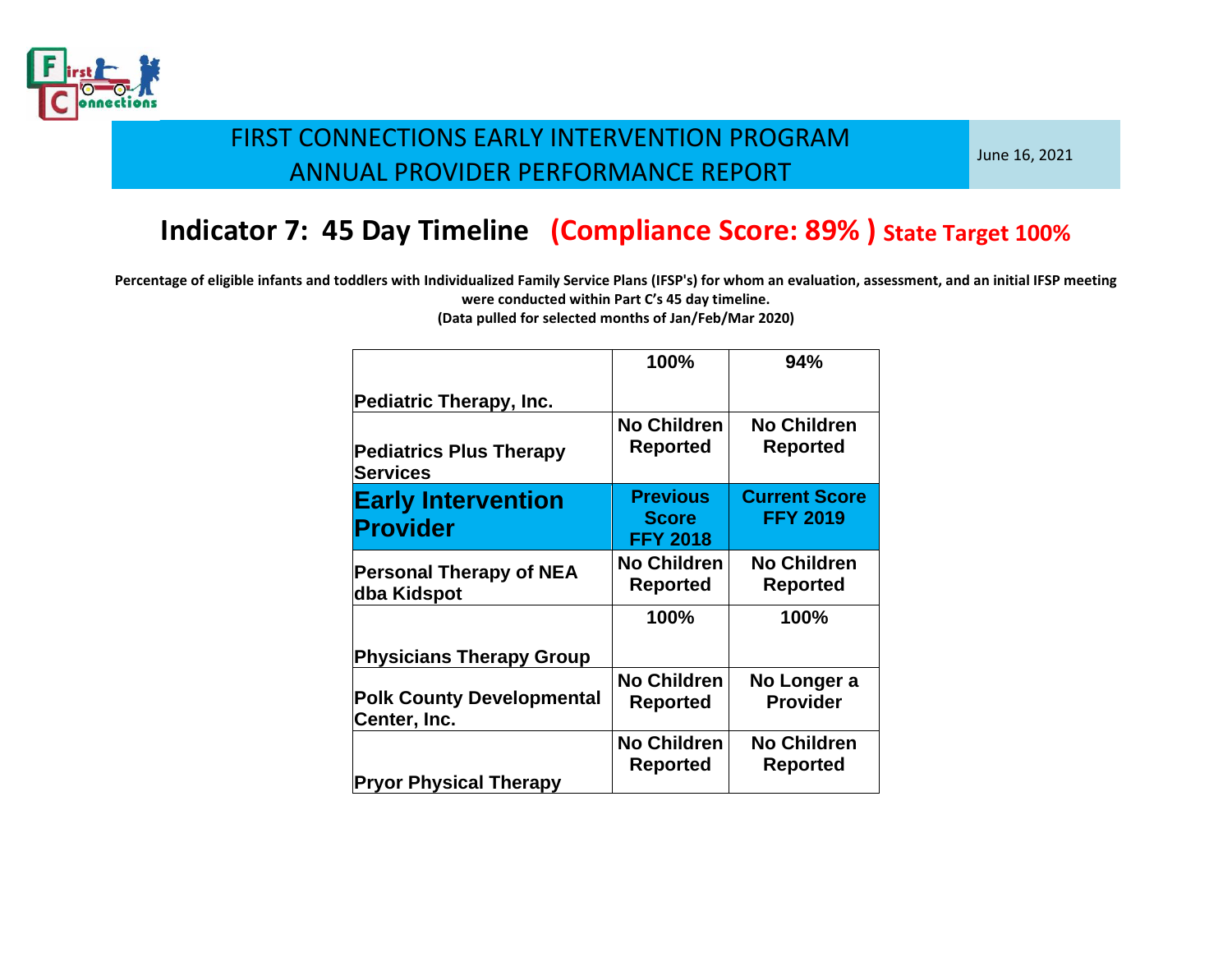

June 16, 2021

# **Indicator 7: 45 Day Timeline (Compliance Score: 89% ) State Target 100%**

**Percentage of eligible infants and toddlers with Individualized Family Service Plans (IFSP's) for whom an evaluation, assessment, and an initial IFSP meeting were conducted within Part C's 45 day timeline.** 

| <b>Rainbow of Challenges, Inc.</b>           | <b>No Children</b><br>Reported                     | <b>No Children</b><br><b>Reported</b>   |
|----------------------------------------------|----------------------------------------------------|-----------------------------------------|
| <b>Reaper Physical Therapy,</b>              | No Children                                        | <b>No Children</b>                      |
| lnc.                                         | Reported                                           | <b>Reported</b>                         |
| <b>Early Intervention</b><br><b>Provider</b> | <b>Previous</b><br><b>Score</b><br><b>FFY 2018</b> | <b>Current Score</b><br><b>FFY 2019</b> |
| <b>Recovery Zone Pediatric</b>               | <b>No Children</b>                                 | <b>No Children</b>                      |
| Therapy                                      | Reported                                           | <b>Reported</b>                         |
| <b>Rehabilitation Network</b>                | <b>No Children</b>                                 | <b>No Children</b>                      |
| <b>Outpatient Services, LLC</b>              | Reported                                           | <b>Reported</b>                         |
| <b>Resource Access, Inc.</b>                 | <b>No Children</b><br>Reported                     | <b>No Children</b><br><b>Reported</b>   |
| <b>Resources Coordination,</b>               | <b>No Children</b>                                 | <b>No Children</b>                      |
| lnc.                                         | Reported                                           | <b>Reported</b>                         |
| <b>S. AR Developmental Center</b>            | 100%                                               | <b>No Children</b><br><b>Reported</b>   |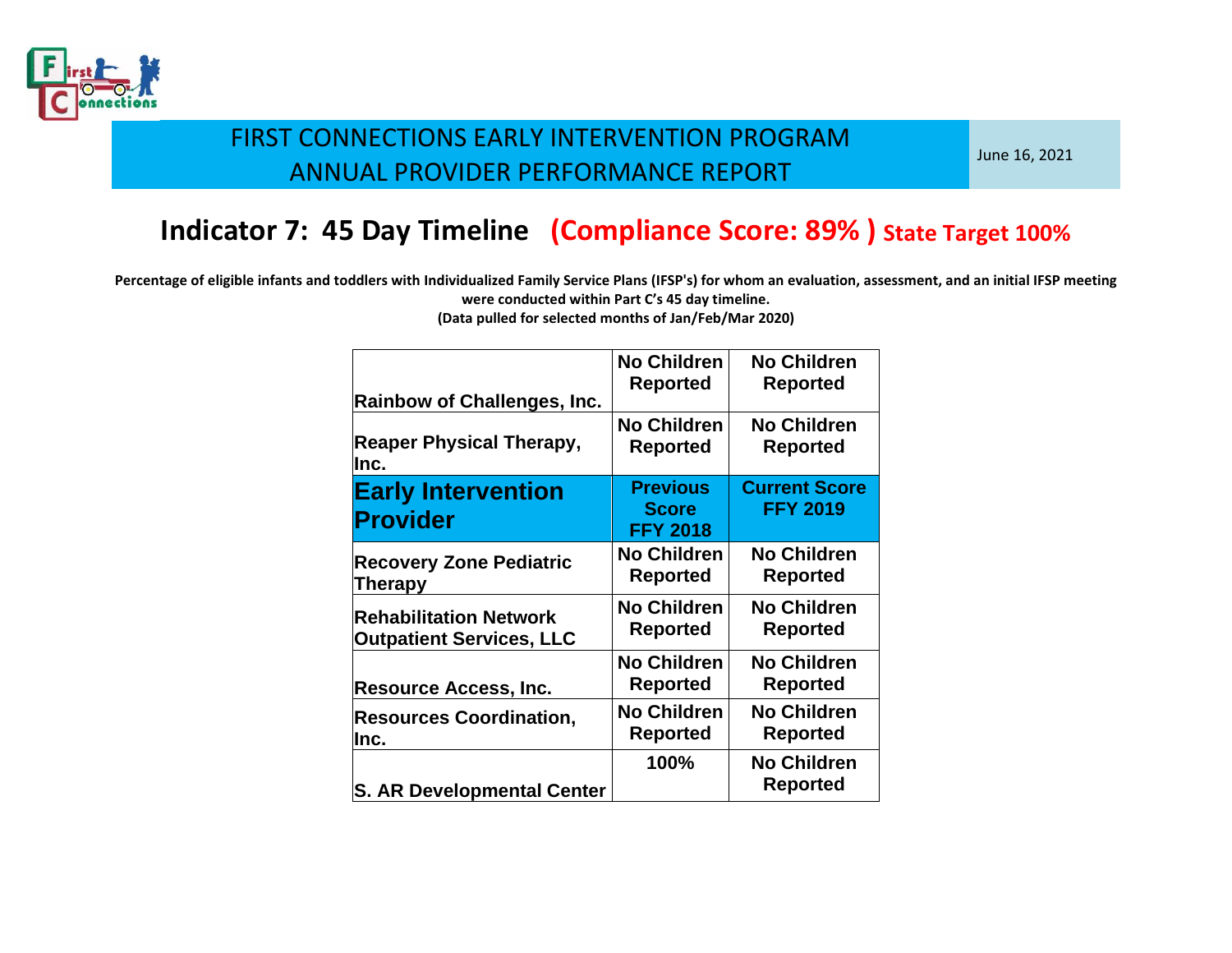

June 16, 2021

# **Indicator 7: 45 Day Timeline (Compliance Score: 89% ) State Target 100%**

**Percentage of eligible infants and toddlers with Individualized Family Service Plans (IFSP's) for whom an evaluation, assessment, and an initial IFSP meeting were conducted within Part C's 45 day timeline.** 

|                                                                       | <b>No Children</b>                                 | <b>No Children</b>                      |
|-----------------------------------------------------------------------|----------------------------------------------------|-----------------------------------------|
| <b>Speech Solutions, Inc.</b>                                         | <b>Reported</b>                                    | Reported                                |
| <b>Stepping Stone School for</b><br><b>Exceptional Children, Inc.</b> | <b>No Children</b><br><b>Reported</b>              | <b>No Children</b><br><b>Reported</b>   |
| <b>Early Intervention</b><br><b>Provider</b>                          | <b>Previous</b><br><b>Score</b><br><b>FFY 2018</b> | <b>Current Score</b><br><b>FFY 2019</b> |
| <b>Sunshine School &amp;</b><br><b>Development Center</b>             | <b>No Children</b><br>Reported                     | <b>No Children</b><br><b>Reported</b>   |
| The Doni Martin Center for<br><b>Developmental Services</b>           | <b>No Children</b><br>Reported                     | 100%                                    |
| <b>The Learning Center of</b><br><b>Northeast Arkansas Inc.</b>       | <b>No Children</b><br>Reported                     | 67%                                     |
| <b>Thera-Play Pediatrics</b>                                          | <b>No Children</b><br><b>Reported</b>              | <b>No Children</b><br>Reported          |
| TheraKids, LLC                                                        | 100%                                               | 100%                                    |
| <b>Therapy Providers</b>                                              | <b>No Children</b><br>Reported                     | <b>No Children</b><br>Reported          |